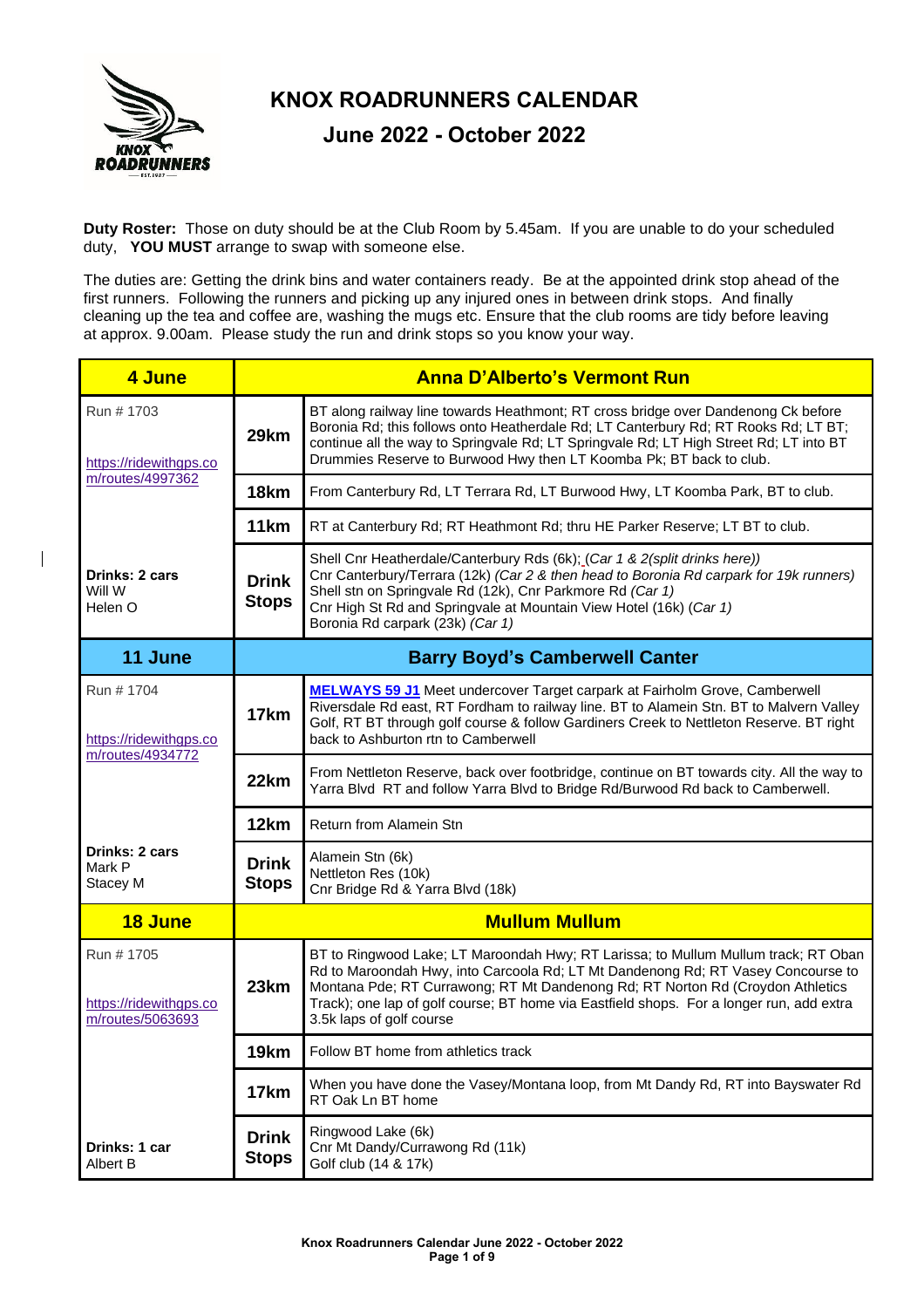

| 25 June                                                  | <b>Doongalla Longer Course</b>                                                                                                                                                                                                                                                                                                           |                                                                                                                                                                                                                                                                                                    |  |
|----------------------------------------------------------|------------------------------------------------------------------------------------------------------------------------------------------------------------------------------------------------------------------------------------------------------------------------------------------------------------------------------------------|----------------------------------------------------------------------------------------------------------------------------------------------------------------------------------------------------------------------------------------------------------------------------------------------------|--|
| Run # 1706<br>https://ridewithgps.co                     | 24km                                                                                                                                                                                                                                                                                                                                     | <b>BT from club to Dorset Rd, LT Dorset Rd, RT Mt Dandenong Rd, LT Canterbury, RT</b><br>Stradbroke Rd, RT Sheffield Rd, LT National Pk, RT Edgar Trk, RT Pavitt extension;<br>Connect to Pavitt Lane, cross Liverpool Rd, one lap of retarding basin then return via<br>Chandlers Lane BT to club |  |
| m/routes/5133018                                         | 12km                                                                                                                                                                                                                                                                                                                                     | When you get to the Dorset Pub, turn around and go back down Dorset Rd a short way;<br>RT Leigh St; LT BT; thru to Eastfield Shops; RT Oak Ln;LT BT to Canterbury Rd; cross<br>over RT Bungalook Rd; BT to club along railway line.                                                                |  |
| Drinks: 2 cars<br>Chris R<br>Tania G                     | <b>Drink</b><br><b>Stops</b>                                                                                                                                                                                                                                                                                                             | Dorset Rd Pub (5k)<br>Stradbroke Rd (at cnr Cantebury Rd) (10k)<br>Chandlers Lane (18k)                                                                                                                                                                                                            |  |
| 2 July                                                   | <b>Upper Ferntree Gully</b>                                                                                                                                                                                                                                                                                                              |                                                                                                                                                                                                                                                                                                    |  |
| Run # 1707                                               | 27km                                                                                                                                                                                                                                                                                                                                     | RT BT to UFTG toilet block, BT from other side of bridge to Upwey rtn then Dawson St<br>to BT to Knox Athletic tracks LT Scoresby Rd LT Station St                                                                                                                                                 |  |
| https://ridewithgps.co<br>m/routes/5200665               | 23km                                                                                                                                                                                                                                                                                                                                     | RT BT to UFTG toilet block, cross Burwood Hwy to Dawson St, BT to Knox Athletic trk<br>RT Scoresby Rd home                                                                                                                                                                                         |  |
|                                                          | 17km                                                                                                                                                                                                                                                                                                                                     | RT BT to UFTG toilet block rtn                                                                                                                                                                                                                                                                     |  |
| Drinks: 2 cars<br>Geraldine L<br>Milan S                 | UFTG toilet block (9k) Car 1 & 2 (Split drinks)<br><b>Drink</b><br>Car 2 to go back to the park opp Cake shop for 19k runners(14k)<br><b>Stops</b><br>Car 1 Park opposite cake shop for 24k runners (18k)                                                                                                                                |                                                                                                                                                                                                                                                                                                    |  |
| 9 July                                                   | <b>Boronia / Vermont</b>                                                                                                                                                                                                                                                                                                                 |                                                                                                                                                                                                                                                                                                    |  |
| Run # 1708<br>https://ridewithgps.co<br>m/routes/5267248 | BT through Boronia railway station along Underwood Rd, RT bike track to Knox City<br>continue on BT to Cathies Lane; RT into Cathies Ln, LT into Burwood Hwy,<br>32km<br>RT Mountain Hwy, thru Koomba Park, LT Boardwalk, RT Burwood Hwy,<br>RT Springvale Rd, RT Canterbury, RT Heatherdale, cross bridge onto BT LT and rtn to<br>club |                                                                                                                                                                                                                                                                                                    |  |
|                                                          | 22km                                                                                                                                                                                                                                                                                                                                     | From Knox City rtn to club on same path                                                                                                                                                                                                                                                            |  |
|                                                          | 16km                                                                                                                                                                                                                                                                                                                                     | When you get to Stud Rd, turn right; RT Mountain Hwy; RT Station St to club                                                                                                                                                                                                                        |  |
| Drinks: 2 cars<br>Norman W<br>Bronwyn B                  | <b>Drink</b><br><b>Stops</b>                                                                                                                                                                                                                                                                                                             | Karen's gym (Genesis Fitness Gym Scoresby Rd) (9k)<br>Knox City (11k)<br>Tap at Arboretum if drinks needed (15k)<br>Cathies Ln hill (15k)<br>Vermont Maccas (18k)<br>Cnr Boronia Rd@ 7/11 carpark (24k)<br>End of Heatherdale Rd (26k)                                                             |  |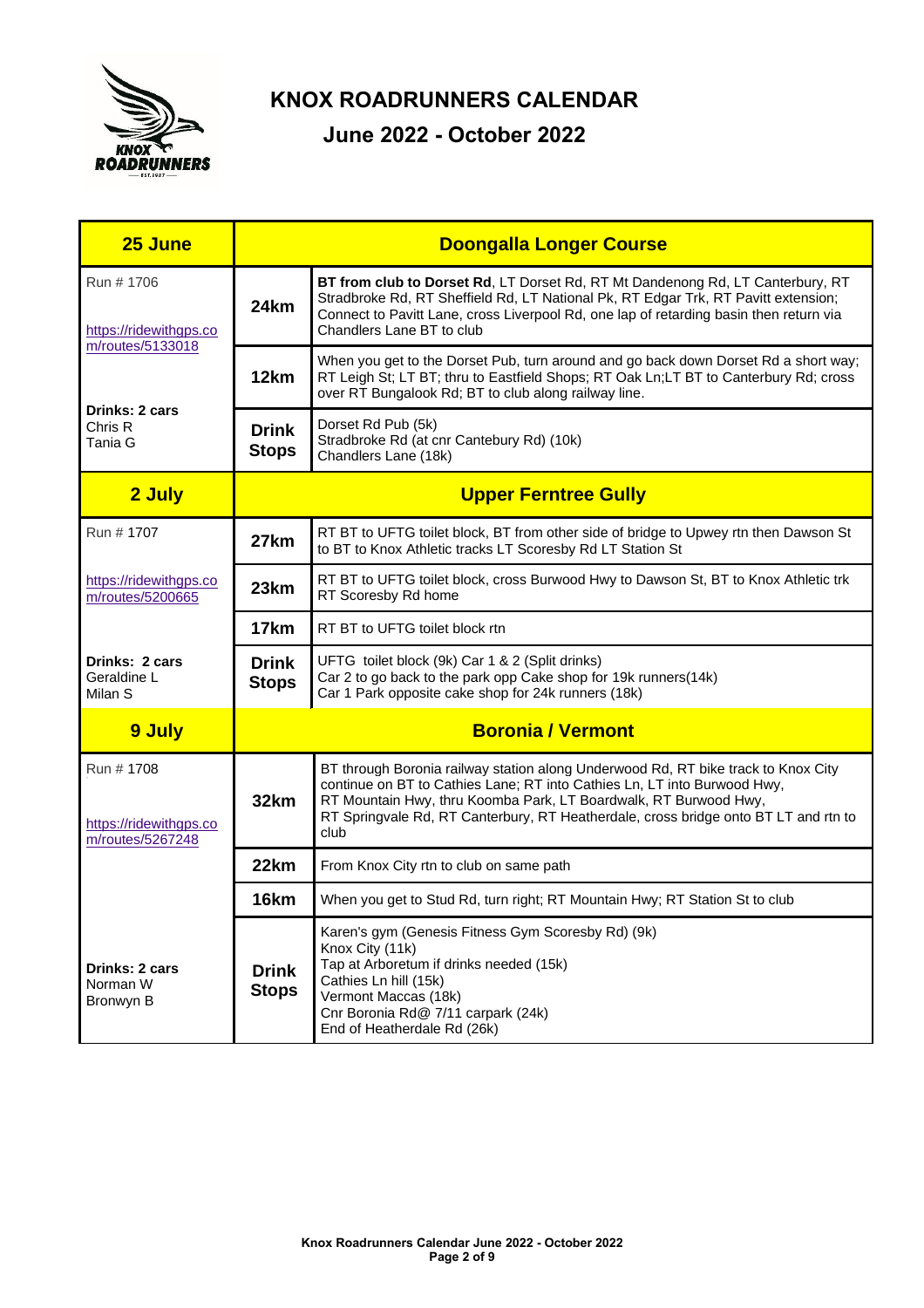

| 16 July                                     | <b>Blackburn / Eastern Freeway</b> |                                                                                                                                                                                                                                                                                                                                                                                                                                                                                       |  |  |
|---------------------------------------------|------------------------------------|---------------------------------------------------------------------------------------------------------------------------------------------------------------------------------------------------------------------------------------------------------------------------------------------------------------------------------------------------------------------------------------------------------------------------------------------------------------------------------------|--|--|
| Run # 1709                                  | <b>Start</b>                       | Melway 47K10 (Café TBC.)<br>Bring 2 drink bottles for long run                                                                                                                                                                                                                                                                                                                                                                                                                        |  |  |
|                                             | 34km                               | From carpark; LT Blackburn Rd; RT Railway Rd; LT Chapel St; RT Whitehorse Rd; LT<br>Surrey Rd (same as Blackburn Rd); LT BT before Eastern freeway; keep on track that<br>runs parallel to Fwy; 1km after Bulleen Rd, RT underpass to other side of Fwy; continue<br>on BT, parallel to Fwy, to Chandler Hwy bridge; rtn. Remember to turn right off BT down<br>Blackburn Rd for the final return - check the path on the way out - many incorrectly turn<br>off early if you forget. |  |  |
| https://ridewithgps.co<br>m/routes/15219452 | <b>30km</b>                        | Out to Belford Road drinks stop near Kew Golf Club and rtn                                                                                                                                                                                                                                                                                                                                                                                                                            |  |  |
|                                             | 25km                               | Out to Fwy underpass, just before Burke Road and rtn                                                                                                                                                                                                                                                                                                                                                                                                                                  |  |  |
| <b>Drinks: 2 cars</b>                       | 21km                               | Out to rotunda at Koonung Creek Reserve (end of Balwyn Rd) then rtn                                                                                                                                                                                                                                                                                                                                                                                                                   |  |  |
| DT<br>Greg P<br>Volunteers on bike          | <b>Drink</b><br><b>Stops</b>       | 47D4<br>Courts after Station St (6k)<br>32F11 Rotunda at Koonung Creek Reserve, near Cnr Balwyn/Singleton Rd (10k)<br>Cnr Belford Rd/Eastern Fwy - northern side of Fwy (15k)<br>45G1<br>same drink stops in reverse. Use taps on track if drinks car not there                                                                                                                                                                                                                       |  |  |
| 23 July                                     |                                    | <b>Belgrave</b>                                                                                                                                                                                                                                                                                                                                                                                                                                                                       |  |  |
| Run # 1710                                  | 27km                               | BT to Boronia Stn; Underwood Rd; BT through to Upper FTG toilet block. BT to Upwey;<br>continue through to Belgrave St Roundabout via Tecoma; return                                                                                                                                                                                                                                                                                                                                  |  |  |
| https://ridewithgps.co<br>m/routes/4150215  | 21km                               | Rtn from Upwey bridge                                                                                                                                                                                                                                                                                                                                                                                                                                                                 |  |  |
|                                             | 17 <sub>km</sub>                   | Rtn from UFTG toilet block                                                                                                                                                                                                                                                                                                                                                                                                                                                            |  |  |
| Drinks: 2 cars<br>Lis D<br>Alan G           | Drink<br><b>Stops</b>              | Upper FTG Toilet block (9k)<br>Shell Belgrave at roundabout (14k)<br>Upper FTG Toilet block (18k)                                                                                                                                                                                                                                                                                                                                                                                     |  |  |
| 24 July                                     |                                    | <b>Run Melbourne</b><br>5km / 10km / 21.1km<br>https://runmelbourne.com.au/                                                                                                                                                                                                                                                                                                                                                                                                           |  |  |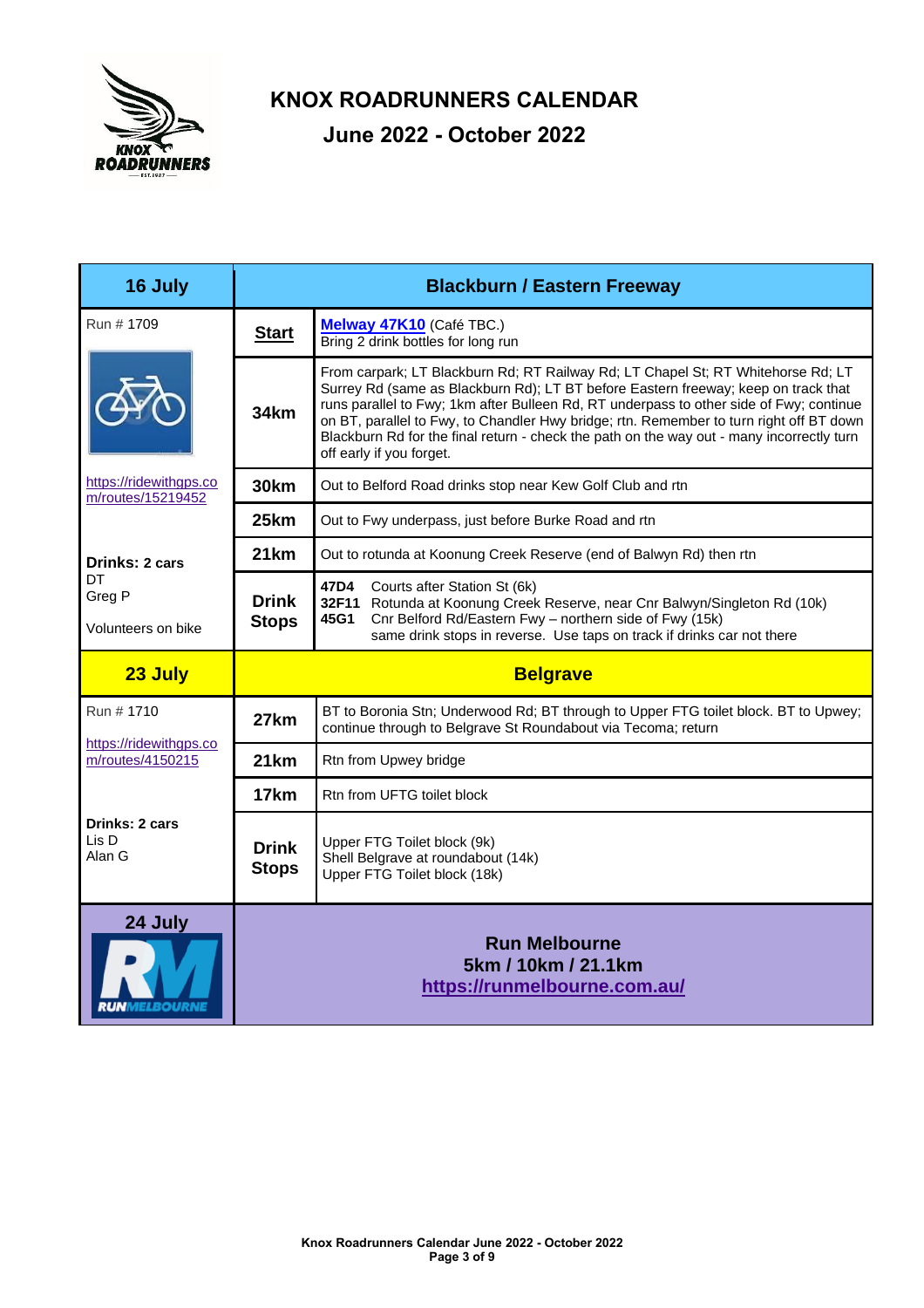

| 30 July                                                       | <b>Figure 8 Run</b>          |                                                                                                                                                                                                                                                                                                                                                                                                                                                      |  |  |
|---------------------------------------------------------------|------------------------------|------------------------------------------------------------------------------------------------------------------------------------------------------------------------------------------------------------------------------------------------------------------------------------------------------------------------------------------------------------------------------------------------------------------------------------------------------|--|--|
| Run # 1711                                                    | <b>36km</b>                  | Scoresby Rd to Wantirna Gym; LT BT; LT Underwood Rd; through Boronia Stn; Power<br>St; LT Scoresby Rd to Wantirna Gym; RT BT to Knox; continue thru to Stud Rd; cross<br>over and continue on BT under High St & under freeway LT to tip; RT on BT; RT<br>Norton's Rd; LT Norton's Park carpark; thru Norton's Pk - continue on thru Drummie's<br>Reserve; thru Bushy Park; RT Burwood Hwy; LT thru Koomba Pk; BT home                               |  |  |
|                                                               | 21km                         | At approx. the 15km mark (just after the drink stop at Knox) turn right at Stud Rd (Knox<br>City); continue to Mountain Hwy - turn right; RT Station St; club                                                                                                                                                                                                                                                                                        |  |  |
| https://ridewithgps.co                                        | 13km                         | When you run down Power St, return direct to club                                                                                                                                                                                                                                                                                                                                                                                                    |  |  |
| m/routes/5547000<br>Drinks: 2 cars<br>Michelle O<br>Michael F | <b>Drink</b><br><b>Stops</b> | Boronia Stn (9k)<br>Knox City (17k);<br>Norton's Pk carpark (23k)<br>Boronia Rd in carpark (30k)                                                                                                                                                                                                                                                                                                                                                     |  |  |
| <b>6 August</b>                                               |                              | <b>Citrus Run with a twist</b>                                                                                                                                                                                                                                                                                                                                                                                                                       |  |  |
| Run # 1712                                                    | 27km                         | Pine Rd; RT Orange Gr LT Sasses Ave; cross Boronia Rd LT Lewis Rd; LT Burwood<br>Hwy RT Scoresby Rd to Knox Athletic Track; RT BT RT Stud Rd; LT George St; cross<br>EastLink on footbridge, RT George, RT High St Rd, LT Cathies Lane LT Burwood Hwy,<br>RT Mountain Hwy, thru Koomba Park, BT back to club                                                                                                                                         |  |  |
|                                                               | 20km                         | Don't turn left into George St - continue straight along Stud Rd; RT Mountain Hwy; RT<br><b>Station Street</b>                                                                                                                                                                                                                                                                                                                                       |  |  |
| https://ridewithgps.co                                        | 18 <sub>km</sub>             | Return up Scoresby Road from first drinks stop                                                                                                                                                                                                                                                                                                                                                                                                       |  |  |
| m/routes/3238789<br>Drinks: 2 cars<br>Sheena A<br>Nigel H     | <b>Drink</b><br><b>Stops</b> | Park opposite cake shop, cnr Scoresby Rd& Ferntree Gully Rd (9k) (Car 1 & 2)<br>Cnr George St & Stud Rd's (14k) (Car 1 & 2 (split drinks here))<br>Drinks for 19k runners at Studfield shops (stud Rd) (Car 2)<br>Cnr Cathies Lane & Burwood Hwy (18k) (Car 1)<br>Boronia Rd carpark (22k) (Car 1)                                                                                                                                                   |  |  |
| <b>13 August</b>                                              | <b>Montrose Run</b>          |                                                                                                                                                                                                                                                                                                                                                                                                                                                      |  |  |
| Run # 1713                                                    | 25km                         | RT Dandenong Creek Trail behind Club house; RT under Colchester Rd underpass: LT<br>Beresford Drive; LT Mountain Hwy; LT Basin-Olinda Rd; LT Sheffield Rd; LT<br>Stradbroke; LT Canterbury Rd; RT Mt Dandenong Rd; LT Colchester Rd; RT BT to<br>Croydon Golf Course; LT Leigh St; LT BT thru Horse Racing Track; RT Eastfield Rd; LT<br>Yvonne Av; thru park; LT Bayswater Rd; RT Oak Lane; LT BT; LT Canterbury Rd; RT<br><b>Bungalook Rd East</b> |  |  |
| https://ridewithgps.co<br>m/routes/5632006                    | 32km                         | Add 2 laps of golf course                                                                                                                                                                                                                                                                                                                                                                                                                            |  |  |
|                                                               | 14km                         | About 1k after the first drink stop, LT off Sheffield Rd into Pavitt Lane; cross Liverpool<br>Rd into Retarding Basin; 1 lap; return to club via Chandlers lane BT                                                                                                                                                                                                                                                                                   |  |  |
| <b>Drinks: 2 cars</b><br>Nicole P<br>Nick T                   | <b>Drink</b><br><b>Stops</b> | Basin service stn (6k) (car 1 & car 2)<br>Cnr Stradbroke/Canterbury Rd's (11k) (car 2)<br>Chandlers Lane (11k) (car 1)<br>Jenkins Lane opposite Leigh St Golf Course (17k) (car 2)                                                                                                                                                                                                                                                                   |  |  |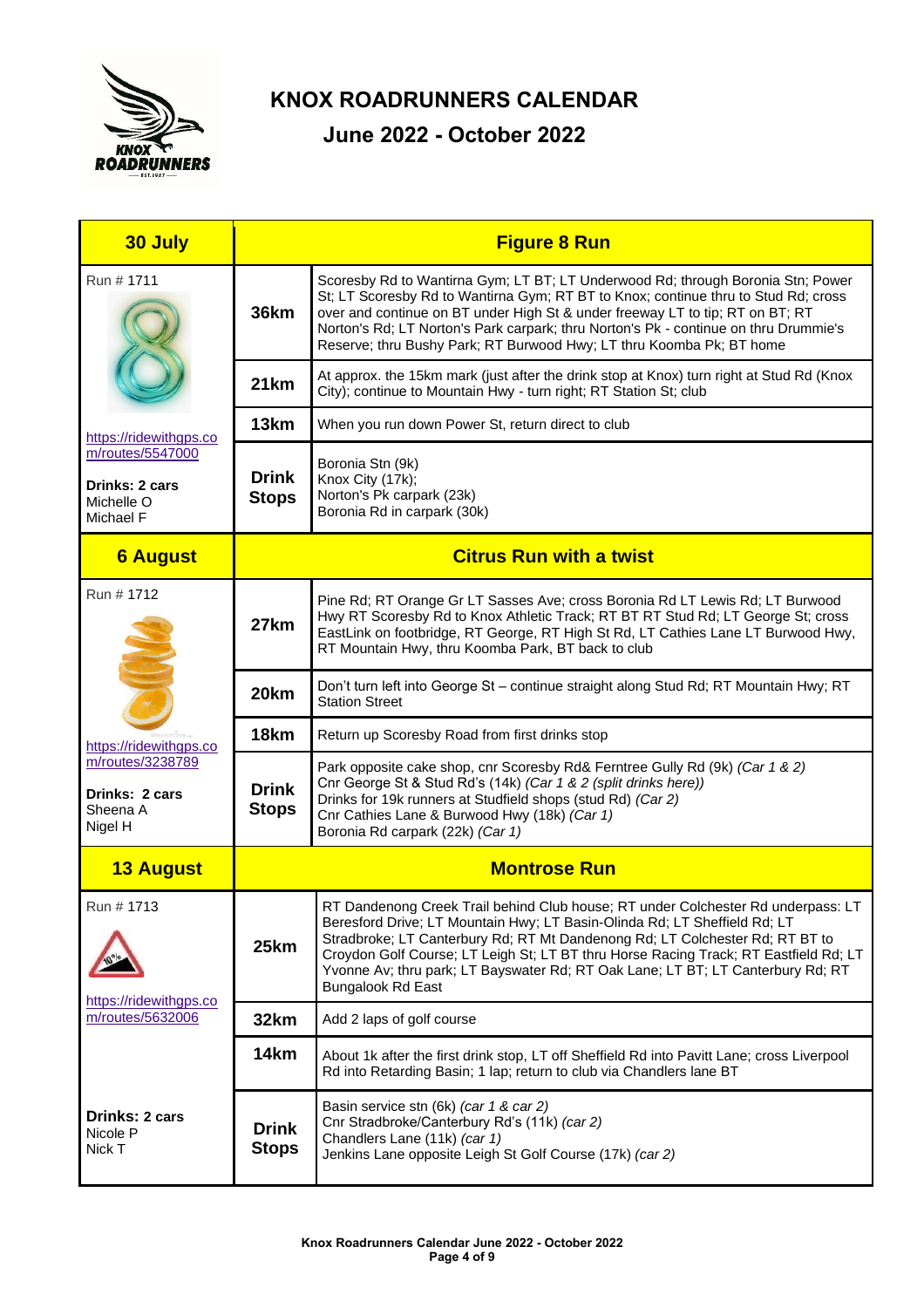

| <b>20 August</b>                                         | <b>Jimmy's Loop</b>                 |                                                                                                                                                                                                                                                                                                                                                                                                                                                                                                                                                                         |  |
|----------------------------------------------------------|-------------------------------------|-------------------------------------------------------------------------------------------------------------------------------------------------------------------------------------------------------------------------------------------------------------------------------------------------------------------------------------------------------------------------------------------------------------------------------------------------------------------------------------------------------------------------------------------------------------------------|--|
| Run # 1714<br>https://ridewithgps.co<br>m/routes/5720695 | <b>30km</b>                         | BT to Ringwood Lake; LT Maroondah Hwy; RT Larissa to Mullum Mullum trk; LT<br>footbridge to Fyfe Ave; continue onto Berea Crt; RT Warrandyte Rd; LT Oban Rd; keep<br>on same road that turns into Beckett St; LT Beckett St; LT Yarran Dheran Park; follow<br>trail along creek to Schwerkolts Cottage; RT Deep Creek Rd; RT Maroondah Hwy; LT<br>Rooks Rd, RT onto bike track at Lucknow Rd; follow to Springvale Rd; continue on<br>Springvale Rd; LT Jolimont Rd; LT Terrara Rd; RT Canterbury Rd; RT Heatherdale Rd<br>to end; cross footbridge; LT bike track home |  |
|                                                          | 21km                                | At the Deep Creek Rd/Maroondah Hwy Cnr drink stop, turn left at Maroondah Hwy; RT<br>Heatherdale Rd; cross over Canterbury Rd; LT BT; continue home extra drink stop at<br>end of Heatherdale Rd near bike track (19k)                                                                                                                                                                                                                                                                                                                                                  |  |
|                                                          | 12km                                | At Ringwood Lake RT Maroondah Hwy; RT Dublin Rd; LT Bedford Rd; RT Canterbury<br>Rd; LT Heathmont Rd; thru H.E. Parker Reserve; LT BT home                                                                                                                                                                                                                                                                                                                                                                                                                              |  |
| Drinks: 2 cars<br>Paula S<br>Peter V                     | <b>Drink</b><br><b>Stops</b>        | Ringwood Lake (6k) (Car 1& 2)<br>Service stn cnr Warrandyte/Oban (8k) (Car 1 & 2)<br>Antonio Park (Cnr Deep Creek Rd/Maroondah Hwy (14k) (Car 1 & 2, Split drinks)<br>Heatherdale Rd near bike track (19k) (Car 2)<br>Cnr Terrara/Canterbury Rd's (22k) (Car 1)<br>Wantirna Rd (27k) (Car 1& 2)                                                                                                                                                                                                                                                                         |  |
| <b>27 August</b>                                         | <b>DT Ferntree Gully Run - Long</b> |                                                                                                                                                                                                                                                                                                                                                                                                                                                                                                                                                                         |  |
| Run # 1715                                               | 34km                                | RT Scoresby Rd to Knox Park; LT BT; RT Hancock Dve; RT Davison Crt; LT Ormonde;                                                                                                                                                                                                                                                                                                                                                                                                                                                                                         |  |
|                                                          |                                     | RT Drake LT Trafalgar St; LT Glenfern Rd; veer right at roundabout; RT BT to Upper<br>FTG toilet block; BT to Belgrave and return, BT to club                                                                                                                                                                                                                                                                                                                                                                                                                           |  |
| <b>SLIGHTLY</b><br><b>STEEPER BIT</b>                    | 24km                                | Return to club from UFTG toilet block                                                                                                                                                                                                                                                                                                                                                                                                                                                                                                                                   |  |
| APPROACHING                                              | 14 <sub>km</sub>                    | Return along Scoresby Rd from Knox Park                                                                                                                                                                                                                                                                                                                                                                                                                                                                                                                                 |  |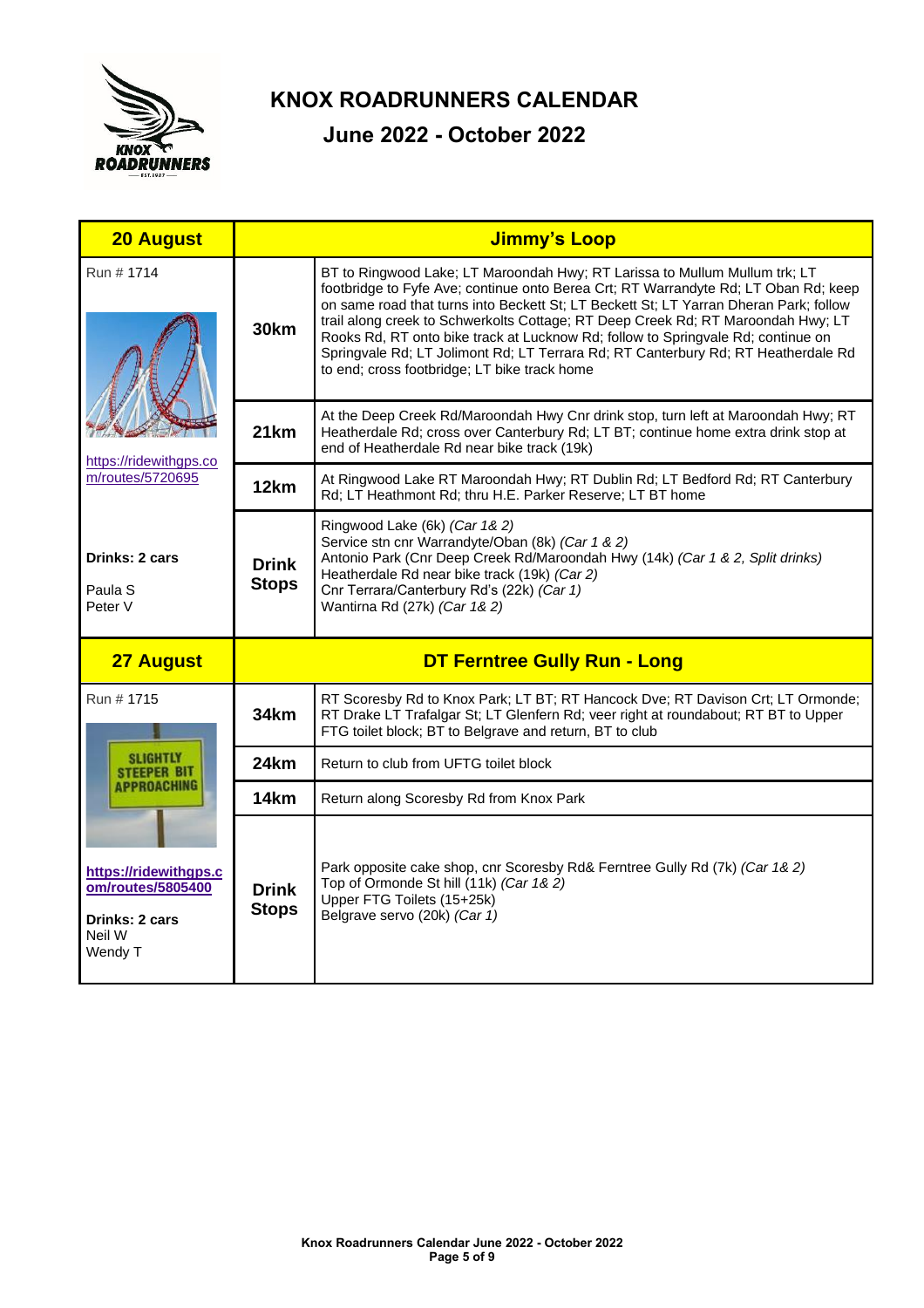

| 3 September                                                | Marathon Training Long Run - Details to be advised |                                                                                                                                                                 |                                                                                                                                                                                                                                                                                                                                                                                                                         |
|------------------------------------------------------------|----------------------------------------------------|-----------------------------------------------------------------------------------------------------------------------------------------------------------------|-------------------------------------------------------------------------------------------------------------------------------------------------------------------------------------------------------------------------------------------------------------------------------------------------------------------------------------------------------------------------------------------------------------------------|
| Run # 1716                                                 | <b>Start from</b><br>5.30am                        |                                                                                                                                                                 | Details to be advised                                                                                                                                                                                                                                                                                                                                                                                                   |
| <b>Drinks</b>                                              | <b>38km</b>                                        |                                                                                                                                                                 | Details to be advised                                                                                                                                                                                                                                                                                                                                                                                                   |
|                                                            | 19km                                               |                                                                                                                                                                 | Details to be advised                                                                                                                                                                                                                                                                                                                                                                                                   |
|                                                            | <b>Drink Stops</b>                                 |                                                                                                                                                                 | Details to be advised                                                                                                                                                                                                                                                                                                                                                                                                   |
| Cars: 2<br>Volunteers<br><b>Bikes: Volunteers</b>          | <b>BRING BREAKFAST</b><br><b>TO SHARE</b>          |                                                                                                                                                                 | <b>90 MILE STRAIGHT</b><br><b>AUSTRALIA'S LONGEST STRAIGHT ROAD</b><br>146.6 km                                                                                                                                                                                                                                                                                                                                         |
| <b>10 September</b>                                        | <b>Schwerkolt in Spring</b>                        |                                                                                                                                                                 |                                                                                                                                                                                                                                                                                                                                                                                                                         |
| Run # 1717<br>https://ridewithgps.co                       | 28km                                               |                                                                                                                                                                 | LT Mountain Hwy; RT Wantirna Rd; LT Canterbury Rd; continue all the way along to cnr<br>Springvale Rd; RT BT; LT Rooks Rd; RT Maroondah Hwy; LT Dunlavin Rd;<br>RT Springfield Rd; RT LT Mitcham Rd; cross over bridge RT EastLink track (becomes<br>Mullum Mullum Creek track), continue to Schwerkolt Cottage, following creek all the<br>way; RT Deep Ck Rd; LT Maroondah Hwy; RT Heatherdale Rd; LT BT back to club |
|                                                            | 20 <sub>km</sub>                                   | From Canterbury Rd, RT at Heatherdale Rd; LT Maroondah Hwy; RT Deep Ck Rd to<br>Schwerkolt Cottage. Rtn LT Maroondah Hwy; RT Heatherdale Rd; LT BT back to club |                                                                                                                                                                                                                                                                                                                                                                                                                         |
| m/routes/10285791<br>Drinks: 2 cars<br>Heather and Peter W | 14km                                               | From Canterbury Rd; LT at Heatherdale Rd; LT BT back to club                                                                                                    |                                                                                                                                                                                                                                                                                                                                                                                                                         |
|                                                            | <b>Drink</b><br>stops                              |                                                                                                                                                                 | Shell on Canterbury Rd (7k) (Car 1 & 2 (split drinks))<br>Rooks Rd end of BT (13k) (Car 1)<br>Schwerkolt Cottage (20k) (Car 2)<br>Heatherdale Rd at entrance to bike track (23k) (Car 1& 2)                                                                                                                                                                                                                             |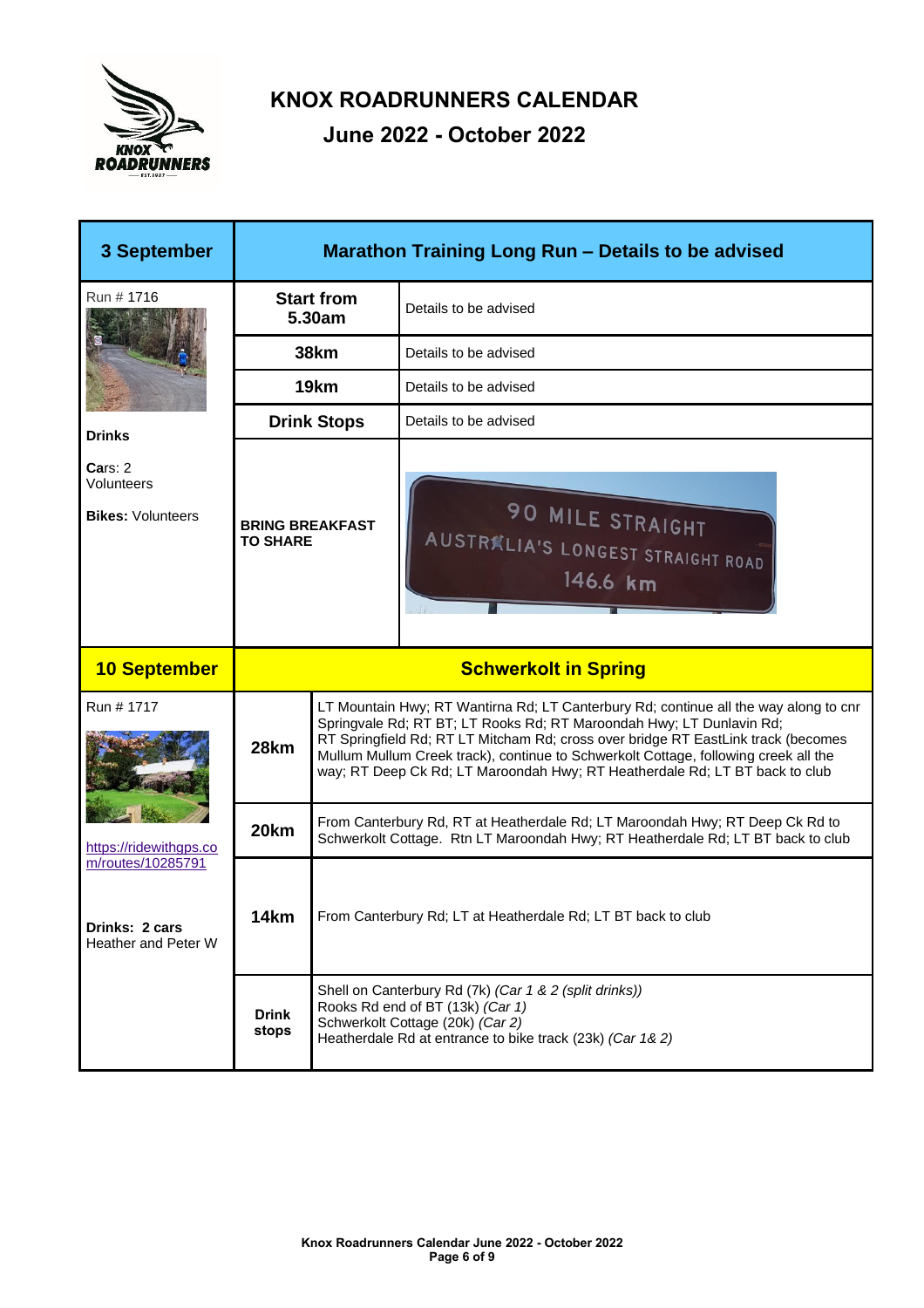

| <b>17 September</b>                                       | <b>Retarding Basin via Heathmont</b>                                                                                    |                                                                                                                                                                                                                                                                                                                                                                  |  |
|-----------------------------------------------------------|-------------------------------------------------------------------------------------------------------------------------|------------------------------------------------------------------------------------------------------------------------------------------------------------------------------------------------------------------------------------------------------------------------------------------------------------------------------------------------------------------|--|
| Run # 1718<br>https://ridewithgps.co                      | 21km                                                                                                                    | BT to Heathmont; RT Canterbury Rd; RT Bayswater Rd; LT bike track to The Basin<br>roundabout to Basin-Olinda Rd; LT Sheffield Rd; LT Pavitt Lane; over Liverpool Rd;<br>round Retarding Basin; return to club via Chandlers Lane BT                                                                                                                              |  |
| m/routes/6041717                                          | 18 <sub>km</sub>                                                                                                        | When you get to The Basin Petrol Stn RT Forest Rd and continue straight to Boronia<br>Stn; Power St to club                                                                                                                                                                                                                                                      |  |
| Drinks: 2 cars<br>Johnathan S<br>David B                  | Service Stn on Bayswater Rd (6k)<br><b>Drink</b><br>The Basin service stn (12k)<br><b>Stops</b><br>Chandlers Lane (16k) |                                                                                                                                                                                                                                                                                                                                                                  |  |
| 24 September                                              | <b>Spartans' Run</b>                                                                                                    |                                                                                                                                                                                                                                                                                                                                                                  |  |
| Run # 1719<br>https://ridewithgps.co<br>m/routes/6151294  |                                                                                                                         | Wear your Melbourne Spartan's singlet if you have one or a favourite<br>Marathon T-shirt if you are not a Spartan. Come to the club today to support<br>those running the Marathon next week. Tall tales and true of past glories &<br>mishaps. Breakfast and videos after run at club rooms. Invite your friends<br>doing the Marathon next week. SPECIAL GUEST |  |
|                                                           | 13 <sub>km</sub>                                                                                                        | Turn around at far end of FTG Station Car Park                                                                                                                                                                                                                                                                                                                   |  |
| Drinks:<br>David B                                        | <b>Drink</b><br><b>Stop</b>                                                                                             | Ferntree Gully Rail Station Car Park (6.5k)                                                                                                                                                                                                                                                                                                                      |  |
| 1 October                                                 | <b>7am Start: Pre Marathon Walk or Trot:</b>                                                                            |                                                                                                                                                                                                                                                                                                                                                                  |  |
| Run # 1720<br>https://ridewithgps.c<br>om/routes/38159919 | <b>7am start</b><br>5km                                                                                                 | LT Dandenong Creek Trail behind the Club. Out and back                                                                                                                                                                                                                                                                                                           |  |
| <b>No Drinks</b>                                          |                                                                                                                         | Adjourn to the local café for a chat and a latte - Treasurer's shout. Plan the race.                                                                                                                                                                                                                                                                             |  |
| 2 October                                                 |                                                                                                                         | <b>Melbourne Marathon!</b>                                                                                                                                                                                                                                                                                                                                       |  |
| $\mu\mu\mu$<br><b>MELBOURNE</b><br>MARATHON<br>FESTIVAL   |                                                                                                                         | 5:15 am Bus to start & returns to Bayswater<br>We will allow time for parking, bag drop off, drinks and toilet prior to<br>the start<br>https://melbournemarathon.com.au/                                                                                                                                                                                        |  |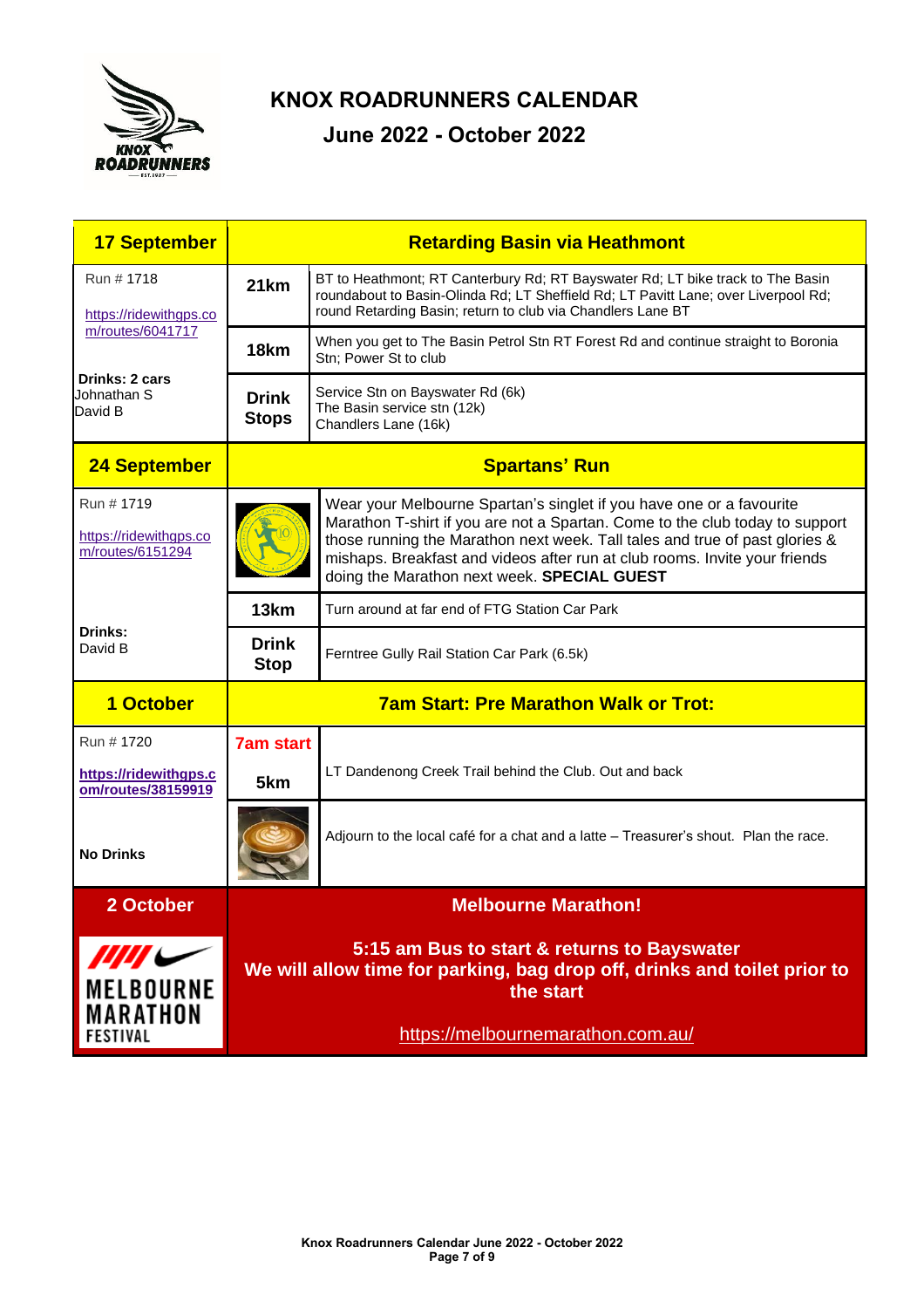

| <b>8 October</b>                                                   | <b>Post Marathon Stretch and AGM</b>                                                                                                        |                                                                                                                                                                                                                                                                                                             |  |
|--------------------------------------------------------------------|---------------------------------------------------------------------------------------------------------------------------------------------|-------------------------------------------------------------------------------------------------------------------------------------------------------------------------------------------------------------------------------------------------------------------------------------------------------------|--|
| Run # 1721                                                         | 8km                                                                                                                                         | LT Dandenong Creek Trail behind the Club. Turn around at Wantirna Road. Out and<br>back                                                                                                                                                                                                                     |  |
| https://ridewithgps.co<br>m/routes/38191170<br><b>No Drinks</b>    | MNHIAI GENERAL MEETH                                                                                                                        | KRR Annual General Meeting. Held every year to elect the Committee and office<br>holders and inform the club members of previous and future activities. It is an<br>opportunity for all members to inform themselves about KRR activities and to ask<br>questions.                                          |  |
| <b>15 October</b>                                                  | <b>Boronia Triangle</b>                                                                                                                     |                                                                                                                                                                                                                                                                                                             |  |
| Run # 1722                                                         | 16km                                                                                                                                        | Bike track past Ringwood golf to Boronia Rd, LT along Boronia Rd to Boronia Station,<br>LT Erica Av, cross bridge at rail stn, LT bike track back to club                                                                                                                                                   |  |
|                                                                    | 13 <sub>km</sub>                                                                                                                            | LT from bike track into Wantirna Rd, LT along Boronia Rd to Boronia Station, LT Erica<br>Av, cross bridge at rail stn, LT bike track back to club                                                                                                                                                           |  |
| https://ridewithgps.co<br>m/routes/10967516<br>Drinks:<br>Daniel D | <b>Drink</b><br><b>Stops</b>                                                                                                                | Wantirna Rd (4k)<br>Boronia Stn (13k)                                                                                                                                                                                                                                                                       |  |
| 22 October                                                         | <b>Retarding Basin Loop</b>                                                                                                                 |                                                                                                                                                                                                                                                                                                             |  |
| Run # 1723                                                         | Through Bayswater Park to Bike track to Chandlers Lane, RT Liverpool, lap of the<br>13km<br>Retarding Basin then return via Chandlers Lane. |                                                                                                                                                                                                                                                                                                             |  |
| https://ridewithgps.co<br>m/routes/3620197                         | <b>10km</b>                                                                                                                                 | Return from drinks stop in Chandlers Lane                                                                                                                                                                                                                                                                   |  |
| <b>Drinks:</b><br>Kate L                                           | Chandlers Lane (5km), (7km)<br><b>Drinks</b>                                                                                                |                                                                                                                                                                                                                                                                                                             |  |
| <b>29 October</b>                                                  | <b>Olive Bank Run</b>                                                                                                                       |                                                                                                                                                                                                                                                                                                             |  |
| Run # 1724                                                         | 12km                                                                                                                                        | BT thru to Boronia Stn along to Underwood Rd; LT at Hutton Ave; RT Forest Rd; LT<br>Olivebank (for fast pack to top of Olivebank back down to bottom and back up to Mont<br>Albert Rd); LT Mont Albert Rd; LT Harnett St; LT Hansen Rd; RT Forest Rd; down to<br>Boronia Rd; Boronia Stn; BT along Power St |  |
|                                                                    | 17km                                                                                                                                        | Turn RT at Forest Rd; LT Mountain Hwy (Basin Service Stn); return via Colchester Rd -<br>BT to club                                                                                                                                                                                                         |  |
| https://ridewithgps.co<br>m/routes/3648664                         |                                                                                                                                             | Top of Olivebank at the gate (6k)<br>Basin Service Stn (10k)                                                                                                                                                                                                                                                |  |
| Drinks:<br>Nicola vR                                               | <b>Drinks</b>                                                                                                                               |                                                                                                                                                                                                                                                                                                             |  |